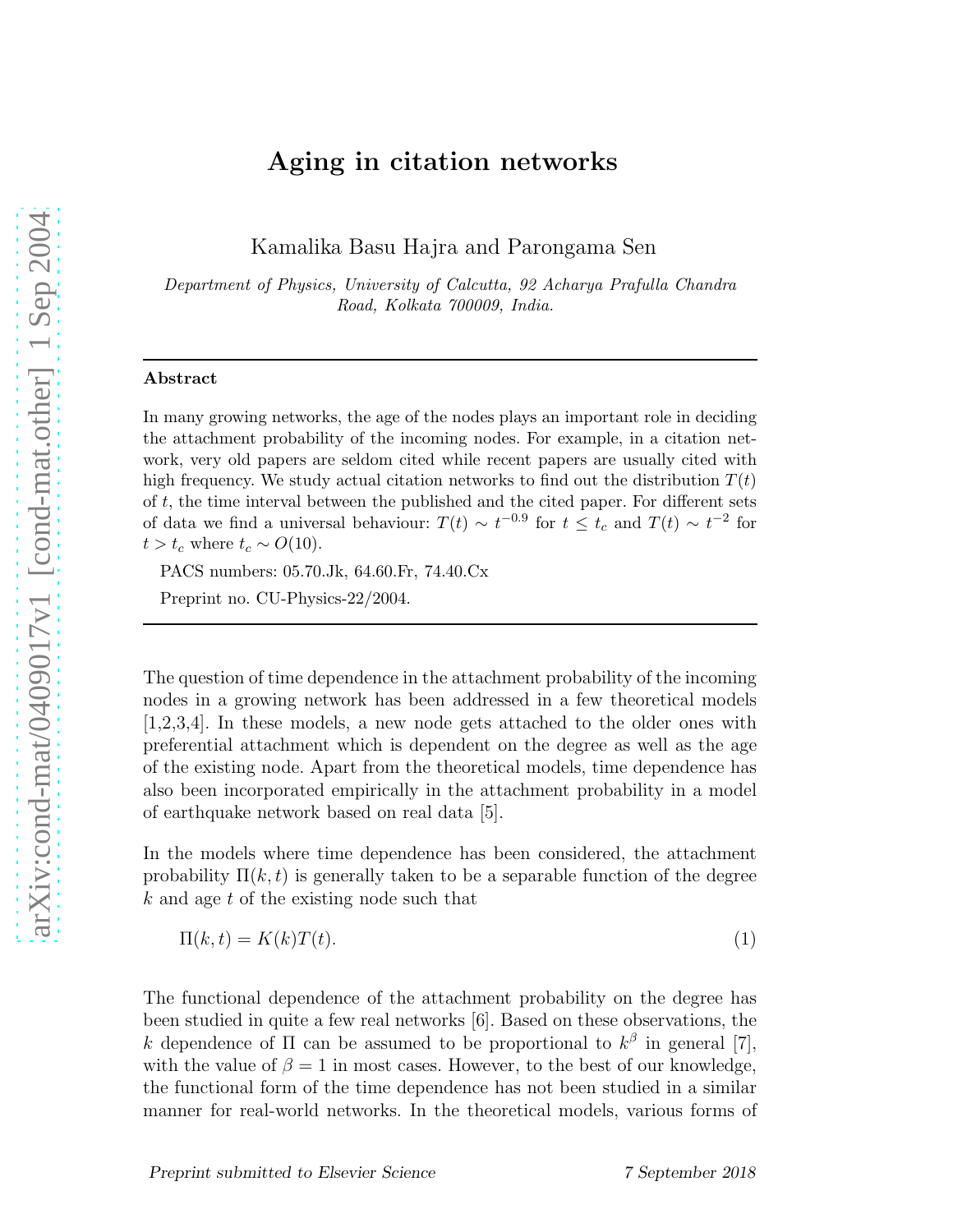$T(t)$  have been considered; in [1], it has a sharp discontinuity, in [3] it is exponential while in [2] and [4],  $T(t)$  has a power law variation.

The citation network is a good example of an aging network. Here the nodes are papers and a link is formed when one paper cites the other. One can expect that in general older papers will be cited with less probability. The citation network is also simple to model as older nodes cannot get new connections such that the evolution of the network is simply determined by the links made by a new paper.

We have studied a few citation networks to find out the age dependence of the attachment probability, or  $T(t)$  of equation (1). This study, though by no means exhaustive, is expected to give sufficient insight in the phenomenon of aging in networks.

The details of our study is provided below:

(a) Papers published in a given year are chosen randomly from different databases, e.g., the databases High Energy Physics (Theory) (hep-th) and Condensed Matter (cond-mat) Physics available at<http://arxiv.org> as well as from Physical Review Letters (PRL).

(b) Suppose a paper A published in the year  $t_A$  cites paper B which was published in  $t_B$ . The corresponding  $t = t_A - t_B$ . A large number of t values were collected with the base year,  $t_A$ , fixed. This will give us the raw distribution of the fraction of citations with age  $t = t_A - t_B$  which we call  $Q(t_A - t_B)$ .

(c) In general, in most growing models the number of incoming nodes at a particular time is fixed. However, the number of papers in a year is by no means fixed and this has to be taken care of in order to compare  $T(t)$  in real and model networks. Thus we have also studied the data  $n(\tau)$  of papers published as a function of time  $\tau$  for the two preprint archives as well as for a journal (Journal of Physics A). In order that one can model the citation network as one in which nodes are added one by one, one has to scale  $Q(t_A-t_B)$ by a scaling function  $\tilde{n}(t_B)$  (related to  $n(\tau)$ ) and identify this quantity as  $T(t)$ .

## Results

We have chosen 60 papers randomly from each of the databases (hep-th, condmat and PRL) belonging to a particular year (2003 for hep-th and cond-mat and 1984 for PRL). The reason for choosing these sets are that they provide data from different fields of research and are also reasonably well-separated in time (it is not very useful to go back very much in time as that would hardly provide data for large ages). The nature of the sets are also different in the sense that the hep-th or cond-mat archives are electronic while the other is a printed journal. From the citations made in these papers the raw data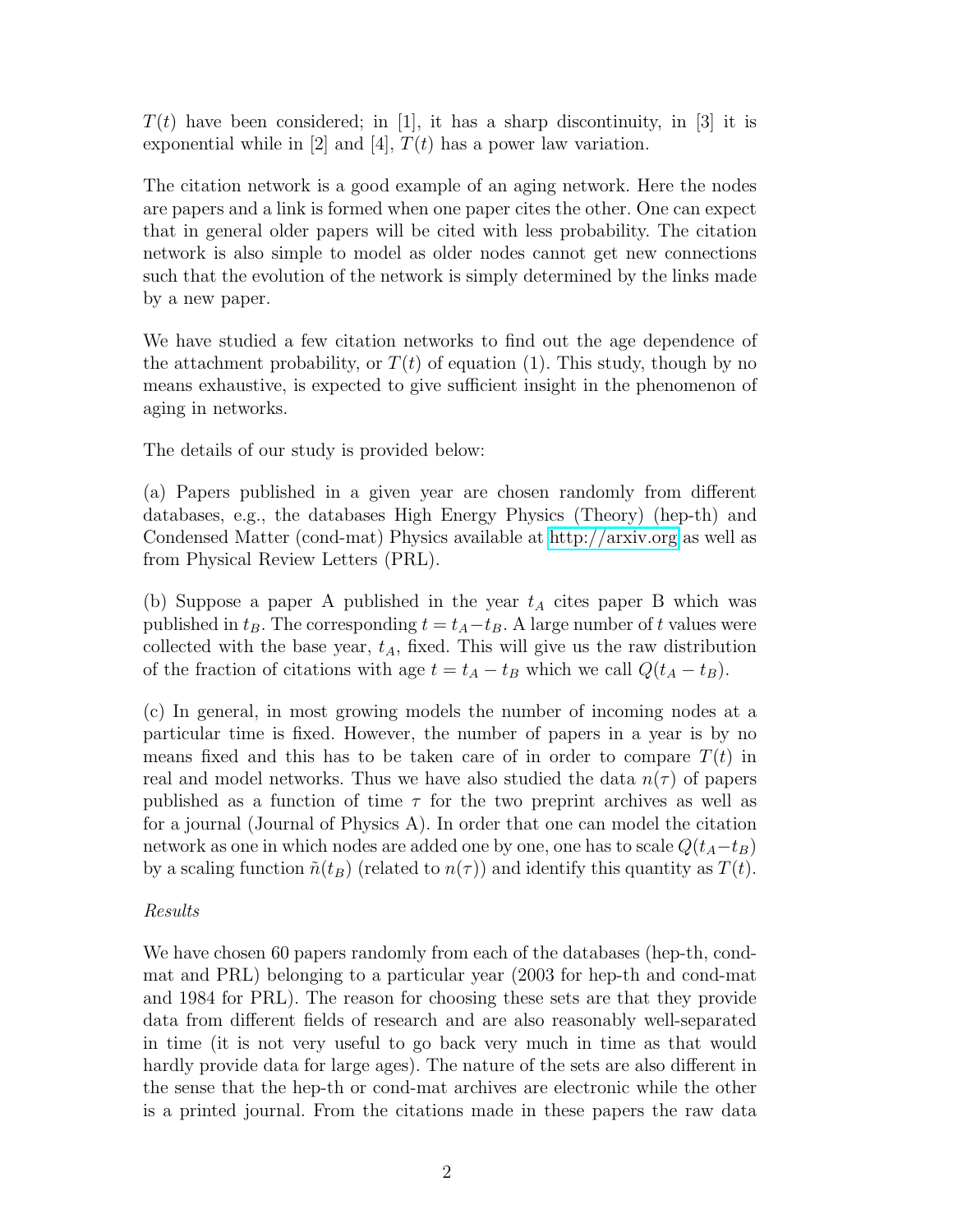

Fig. 1. Number of papers  $(n(\tau))$  vs time  $(\tau)$  plot for cond-mat (CM) and hep-th (HEP) arxiv and Journal of Physics A (JPHYS). While all three curves show a growth, both HEP and JPHYS curves tend to saturate. The CM curve is still in its growing phase.  $n(\tau) \sim a(1 - e^{(-b\tau)})$  gives a reasonably good fit for HEP and JPHYS, with  $a = 3340, b = 0.261$  for HEP and  $a = 718, b = 0.07$  for JPHYS.

 $Q(t_A - t_B)$  are obtained.

We next obtain the scaling function by studying the number of papers  $n(\tau)$ published in the three following archives: (i) hep-th (1992-2003), (ii) cond-mat (1993-2003) and (iii) Journal of Physics A (JPA) (1960-2000) in each year (as the unit of time is one year). In Fig. 1 we have presented these data. The origin for each set is taken to be the year in which the first paper was published. As expected all the three curves show a growth, however, both the JPA and hepth data shows a tendency to saturate which is not surprising. The cond-mat data appears to be still in its growing phase.

We assume  $n(\tau)$  to be of the form  $a(1 - \exp(-b\tau))$  which in fact gives reasonably good fits with  $a = 3340$ ,  $b = 0.26$  for the hep-th data and  $a = 718$ ,  $b = 0.07$  for the JPA data. (We do not try to fit the cond-mat data as it is yet to reach saturation.) The value of  $b$  is quite different for the two and we choose the value obtained from the journal data as it is valid over a larger duration of time and based on papers which have actually been published.

 $Q(t_A - t_B)$  is rescaled by the factor  $\tilde{n}(t_B) = (1 - e^{-0.07(t_B - t_0)})$  where  $t_0$  is the "origin" in the sense that the earliest paper to be cited was published in the year  $t_0 + 1$ . Since we have kept  $t_A$  fixed  $\tilde{n}(t_B)$  can be expressed as a function of t:  $\tilde{n}(t) = 1 - \exp(-0.07(t_{max}-t+1))$  where  $t_{max}$  is the maximum age of a cited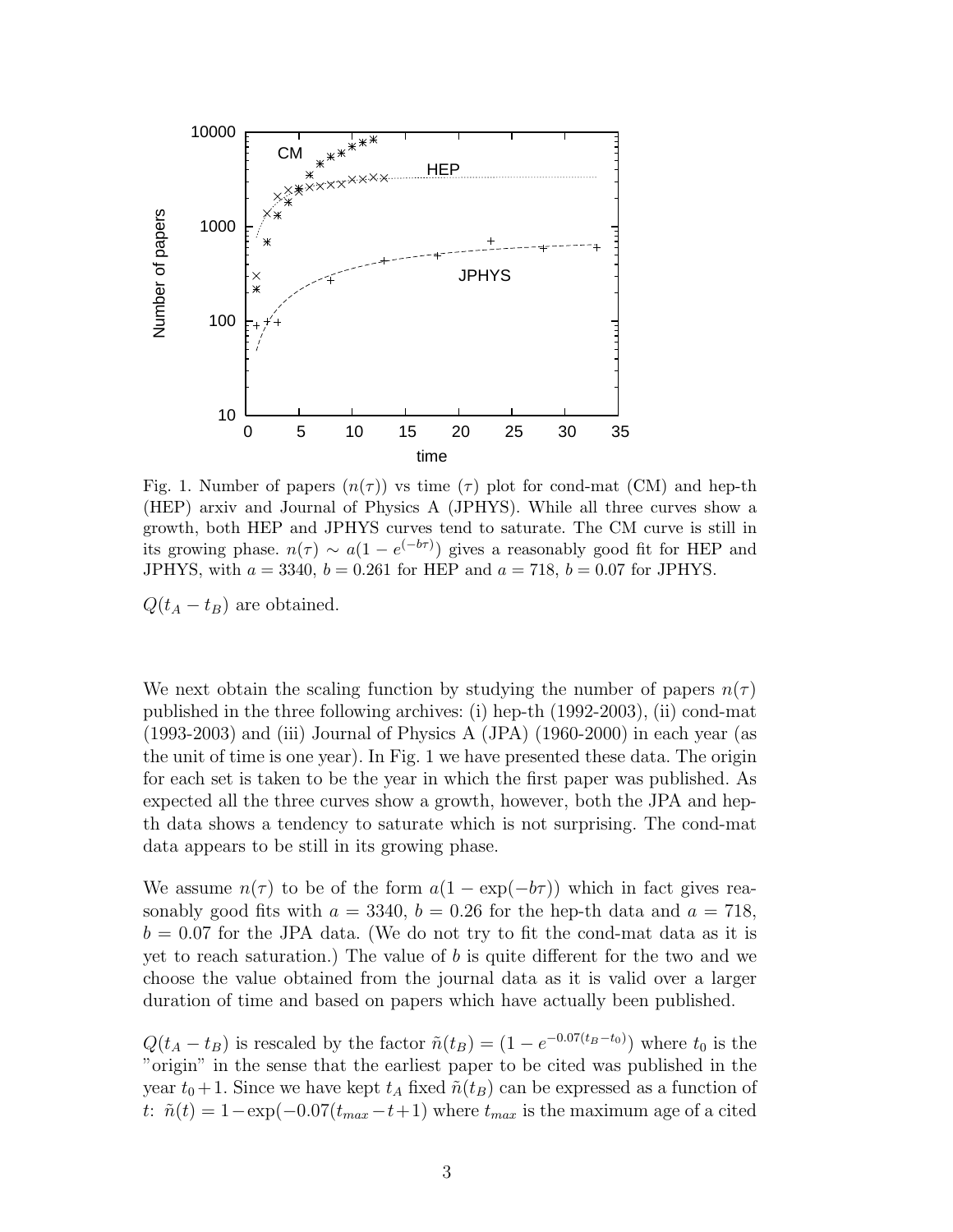

Fig. 2.  $T(t)$  vs t plot where  $T(t) = Q(t)/\tilde{n}(t)$  is the scaled age distribution and t is the age of the cited paper (refer to text for details). All three curves show similar behaviour, with  $T(t) \sim t^{(-0.9)}$  for  $0 < t < t_c$  and  $f(t) \sim t^{(-2.0)}$  for  $t > t_c$ , where  $t_c \sim O(10)$ .

paper in a given network. For example, in the PRL data,  $t_A = 1984, t_{max} =$ 116, therefore  $t_0 = 1867$  and  $\tilde{n}(t) = 1 - \exp(-0.07(117 - t)).$ 

Fig. 2 shows the scaled distribution  $Q(t)/\tilde{n}(t)$  as a function of t which shows very similar behaviour for all the three curves. We notice that there are distinctly two regimes of power-law decay of the distribution:  $T(t) \sim t^{-\alpha_1}$  for  $0 < t < t_c$  and  $T(t) \sim t^{-\alpha_2}$  for  $t > t_c$  where  $t_c \sim O(10)$  and  $\alpha_1 = 0.9 \pm 0.1$  and  $\alpha_2 = 2.0 \pm 0.2$ .

#### Discussions:

As mentioned earlier, the time dependence of the attachment probability can be considered in different forms in model networks. The present study shows that the choice of a power law is indeed reasonable at least for citation networks with the possibility of a crossover in the value of the exponent. We observe that the crossover value is roughly  $t_c \sim O(10)$ . From this it can be concluded that majority of papers have a fair chance of getting cited within ten years of publication, after which fewer survive the 'test of time'. This lifespan of ten years also signifies that most research problems are popular for such a period after which it either loses its importance or is replaced by newer problems or both. Hence while papers of age  $\leq 10$  are highly cited, those of age  $\geq 10$ are relatively rarely cited. As an example, we indirectly found out the bulk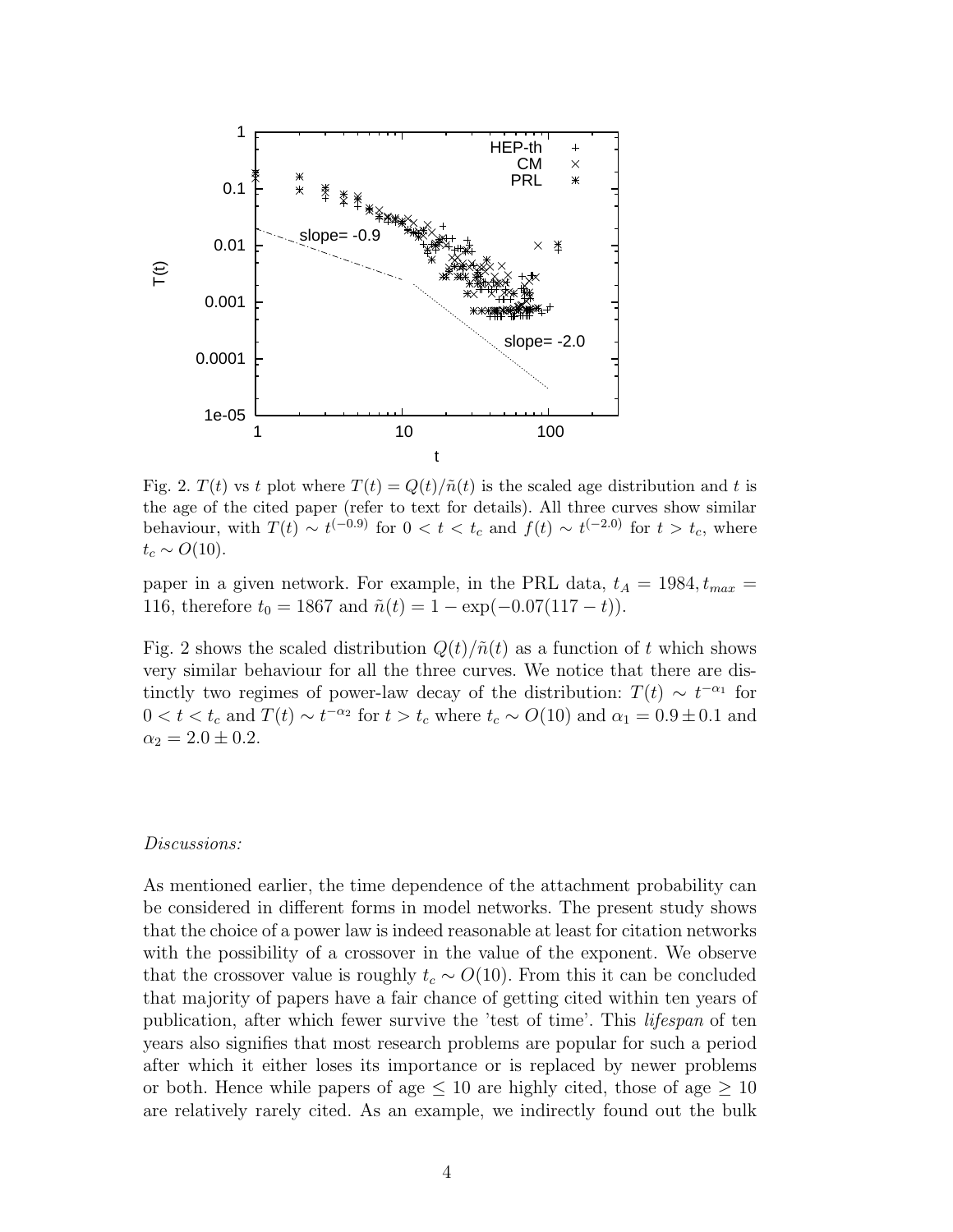of research devoted to persistence problems over time since its inception in 1993−1994, by searching for the word "persistence" in the abstracts of papers submitted to the cond-mat archive. The percentage of such papers was 1.89 in 1993, increasing to a maximum of 2.5 in 1997 and then falling off gradually to 1.56 in 2004 (till July). If this trend continues, the large number of papers published in 1996 − 97 would get much less cited after roughly ten years of their publication, consistent with the value of  $t_c$  that we get.

Our sample sizes may seem rather small compared to the total size of the citation data, but our goal has been primarily to check for the universality in the different subsets of citation data which we have been able to with the chosen samples. We have focussed on three kinds of subsets, two containing papers related to a specific field and the other to different kinds of topics in Physics. The fact that all the three sets, very different in nature (widely separated in subject and time), have power law decay with almost the same exponents suggests that there is indeed a universal behaviour. It is expected that data from larger samples will reduce the fluctuations, especially for  $t > t_c$ .

A more complete study would of course be to find out the entire distribution  $\Pi(k, t)$  where one needs to keep track of the cumulative citations to the cited papers and hence access to other citation databases is necessary. This would require longer time and more analysis and may be a topic of future research. We believe that our study will encourage similar studies in other real networks. It will be interesting to find out whether there is any universality in the form of the age dependence factor similar to the degree dependence in the preferential attachment.

Acknowledgments: KBH is grateful to CSIR (India) F.NO.9/28(609)/2003- EMR-I for financial support. PS acknowledges DST grant no. SP/S2/M-11/99.

Email: kamalikabasu2000@yahoo.com, parongama@vsnl.net

### References

- [1] L. A. N. Amaral, M. Barth´el´emy and P. Gopikrishnan, unpublished (1999); L. A. N. Amaral, A. Scala, M. Barthélémy and H. E. Stanley, Proc. Nat. Acad. Sci. USA 97, 11149 (2000).
- [2] S. N. Dorogovtsev and J. F. F. Mendes, Phys. Rev. E 62, 1842 (2000); 63 056125 (2001).
- [3] H. Zhu, X. Wang and J-Y. Zhu, Phys. Rev. E 68, 056121 (2003).
- [4] K. Basu Hajra and P. Sen, [cond-mat/0406332.](http://arxiv.org/abs/cond-mat/0406332)
- [5] M. Baiesi and M. Paczuski, Phys. Rev. E 69, 066106 (2004).